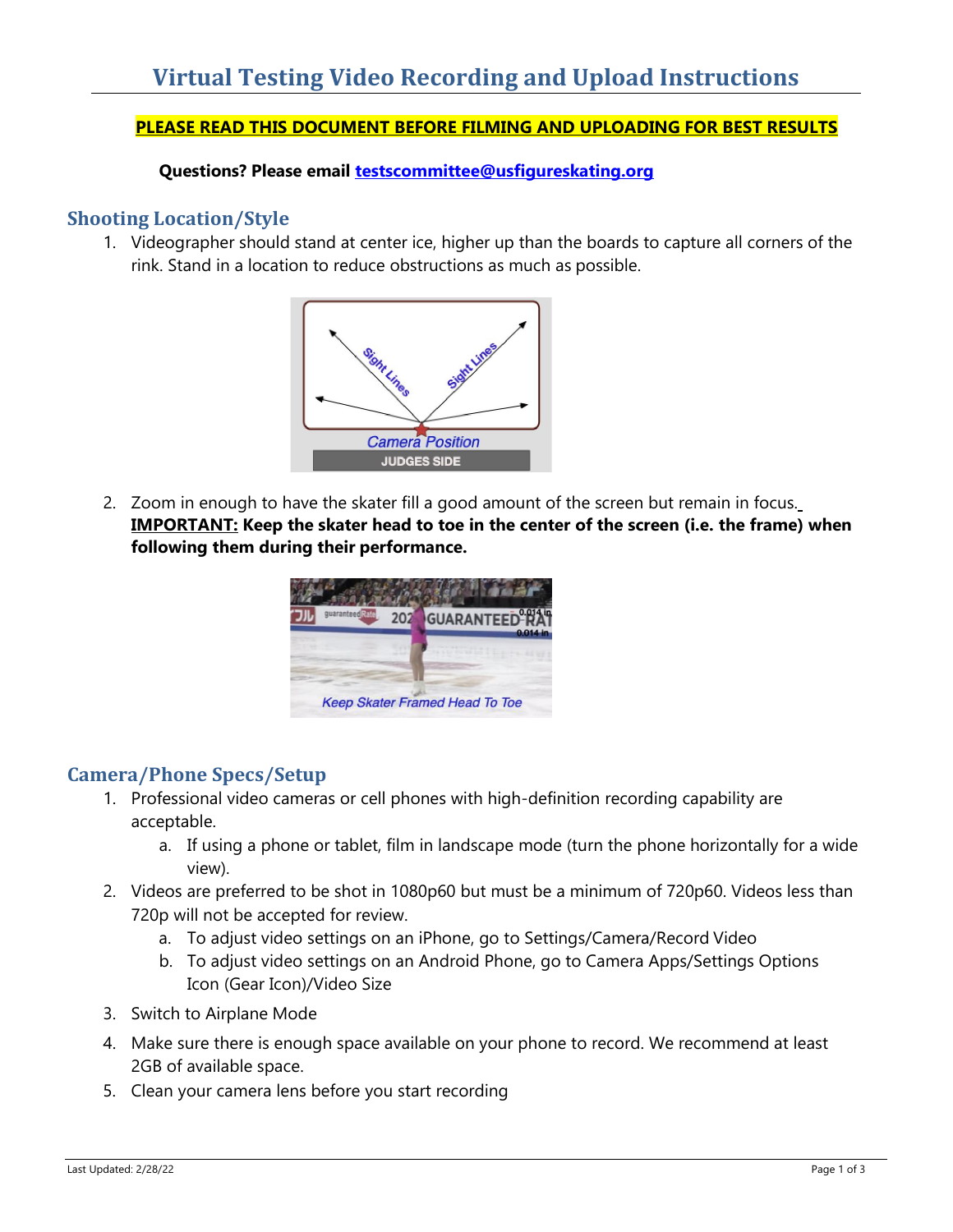# **Recording Instructions**

- 1. If available, mount your phone on a tripod or steady mount. If handheld, the videographer should follow the athlete as smoothly as possible.
- 2. Include a time stamp at the beginning of the final video. Hold up a phone in front of the camera that shows the date and time.
- 3. Announce the skater and test being performed or hold up a copy of the test paper prior to the start of the test.
- 4. Record a test video, preferably a full run thru of the performance to get comfortable with the flow of the program. Watch it back and see how the recording looks and make adjustments accordingly for the final video.
- 5. Do your best to make sure the music is loud enough for the officials to hear when they replay the videos during the judging process. We recommend you turn up the music when you record the program being skated on the ice. Moves in the field tests should not have any music playing during the test.
- 6. **IMPORTANT:** Keep frame clear of other skaters and make sure there is no other background music or noise (Ex. other coaches speaking to students at boards).

### **Video Upload Instructions**

**Deadline:** We encourage you to complete your video and upload as soon as possible after you register. With the possibility of rink closures around the country it is important to not wait until the last possible date to record and video your performance.

> **REMINDER:** Videos may only be uploaded one time and must be uploaded no later than the final day of the month of the virtual test session for which you registered; example: skaters registering for a March virtual test must upload their video by EOD March 31st.

**File Name**: All files **MUST** be renamed to reflect the skater/team name, level and discipline. Each video should be titled with Skater First and Last Name, Level Event.

| <b>Example</b>                                           | Label (should match registration signup)                                                                                               |
|----------------------------------------------------------|----------------------------------------------------------------------------------------------------------------------------------------|
| Solo Pattern Dance                                       | Suzy Skater_Silver Solo Dance_Tango                                                                                                    |
| Solo Pattern Dance - Adult                               | Suzy Skater_Silver Solo Dance_Tango_Adult21<br>Suzy Skater_Silver Solo Dance_Tango_Adult50                                             |
| Partnered Pattern Dance -<br>Standard                    | Suzy Skater_Silver Partnered Dance_Tango                                                                                               |
| Partnered Pattern Dance - Adult                          | Suzy Skater_Silver Partnered Dance_Tango_Adult21<br>Suzy Skater_Silver Partnered Dance_Tango_Adult50                                   |
| Partnered Pattern Dance -<br>Standard (Pandemic Partner) | Suzy Skater_Silver Partnered Dance_Tango_PANDEMIC PARTNER                                                                              |
| Partnered Pattern Dance - Adult<br>(Pandemic Partner)    | Suzy Skater_Silver Partnered Dance_Tango_Adult21_PANDEMIC PARTNER<br>Suzy Skater_Silver Partnered Dance_Tango_Adult50_PANDEMIC PARTNER |